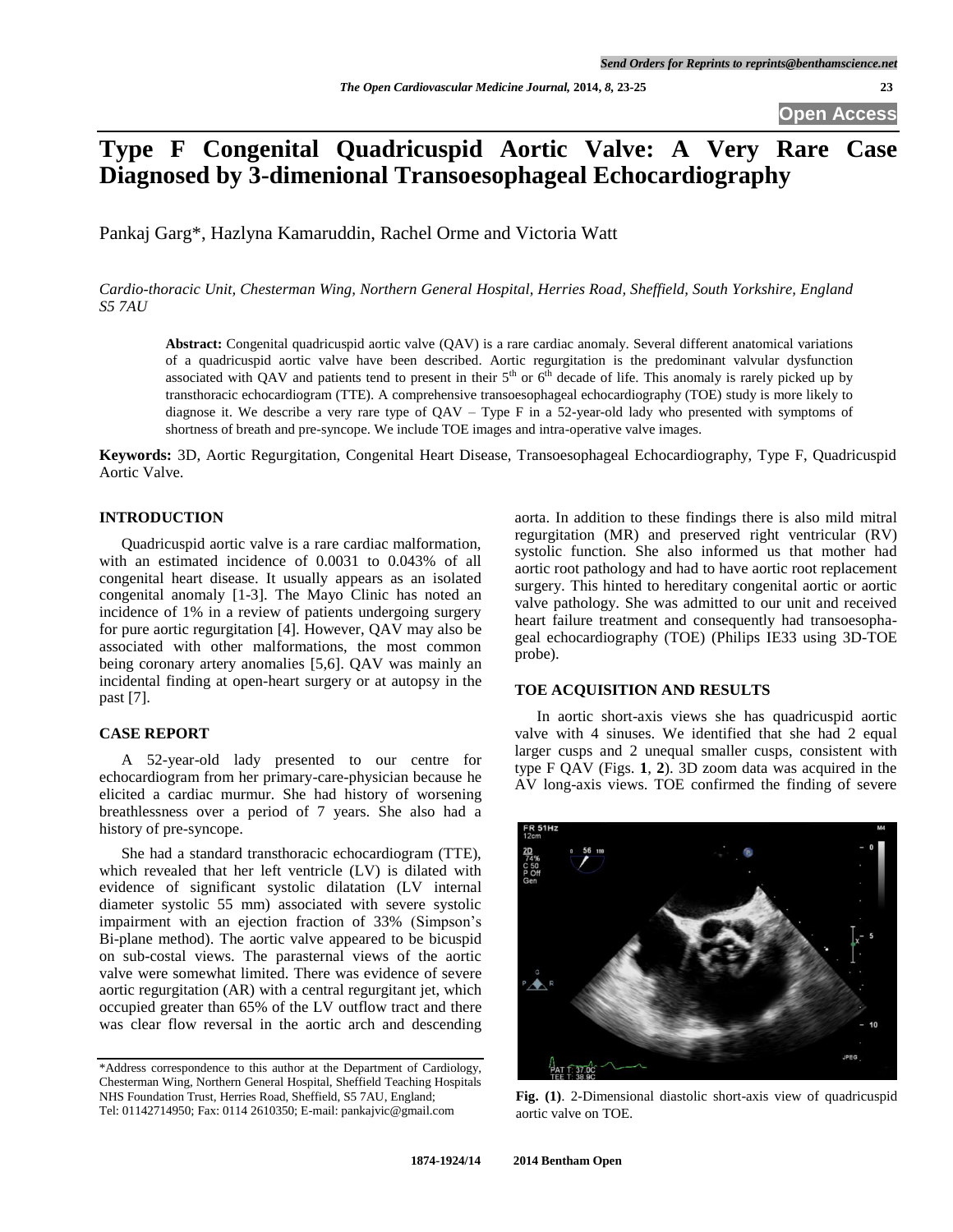#### **24** *The Open Cardiovascular Medicine Journal, 2014, Volume 8 Garg et al.*

AR (Fig. **3**). This 3D data was later edited on offline QLAB Software tool to acquire aortic valve views from the aortic root (Fig. **4**, Video 1).

Once she was stabilised with heart failure treatment, she had prompt surgery to replace her aortic valve (Fig. **5**). She made un-eventful recovery and was discharged one-week after AV-surgery.



**Fig. (2)**. 2-Dimensional systolic short-axis view of quadricuspid aortic valve on TOE.



**Fig. (3)**. Trans-gastric colour doppler view of severe aortic regurgitation.



**Fig. (4)**. 3-Dimensional view of aortic valve from the aortic root clarifying the anatomy of quadricuspid aortic valve.



**Fig. (5)**. Intra-operative view of the quadricuspid aortic valve.

## **LITERATURE SEARCH**

We carried out a literature review to find how many type F cases have been reported on MEDLINE. Searches were carried out using the following words – 'quadricuspid AND aortic AND valve AND type AND F'. Three case reports were identified [8-10]. Two cases were mainly diagnosed as part of work-up for surgical repair for aortic incompetency [8, 9]. One case was of a 26-year old woman who presented with infective endocarditis and was diagnosed with type F QAV on TOE [10]. We did not identify any case, which had heredity link with aortopathy or any aortic valve disease.

### **DISCUSSION AND REVIEW**

Recent advances in non-invasive cardiovascular imaging have enabled us to define the anatomy of QAV with high accuracy. Around 200, mainly adult cases have been described in the literature. A major review included 184 patients, with a slight male predominance [5]. Case reports or series of children being diagnosed with this congenital heart anomaly are generally small [11]. More than half of the patients with this abnormality will develop aortic insufficiency in adulthood. It is vital that patients with QAV who present with progressive AR undergo valve replacement or repair at appropriate time. Hence, it is important to promptly detect this malformation and arrange appropriate investigative follow up.

## **CLASSIFICATION OF QUADRICUSPID AORTIC VALVE**

According to the anatomy of the 4 cusps, Hurwitz and Roberts categorized QAV into 7 subtypes (A to G) (Table **1**). [1]. Almost 85% of cases are of type A, B or C [1].

The morphogenesis of QAV is unknown in man. However, an animal case-report supported the hypothesis that QAV result from the division of 1 of the 3 mesenchymal anlagen that give rise to the normal aortic valves [12].

The physiopathology of the QAV dysfunction is poorly understood. Anatomical abnormalities of the cusps could induce unequal shear stress leading to fibrotic changes and incomplete coaptation [2]. However, insufficiency is also observed in cases of quadricuspid valve with 4 equal cusps